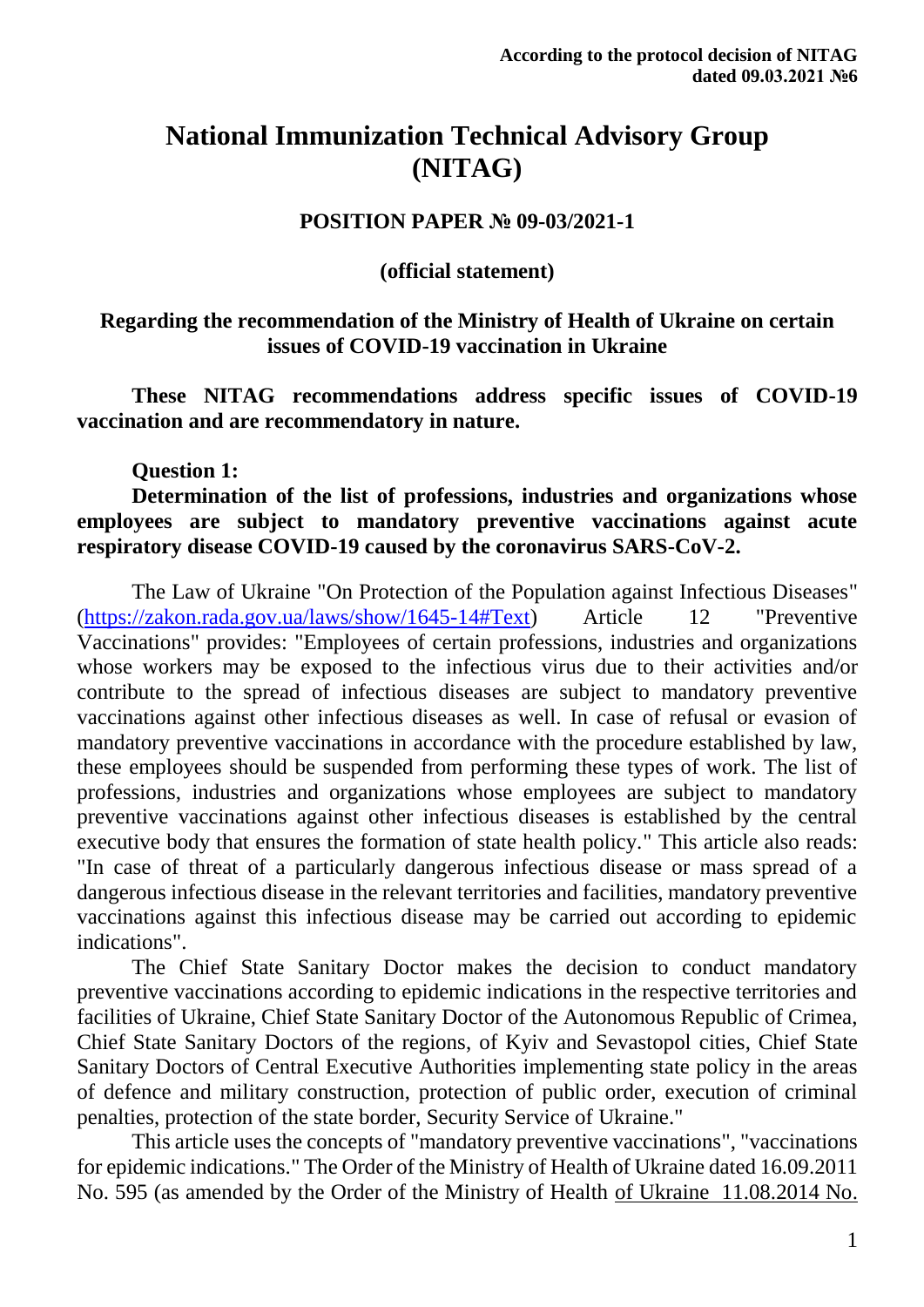[551\)](https://zakon.rada.gov.ua/laws/show/z1237-14#n16) "National Immunization Schedule" [\(https://zakon.rada.gov.ua/laws/show/z1159-](https://zakon.rada.gov.ua/laws/show/z1159-11#Text) [11#Text\)](https://zakon.rada.gov.ua/laws/show/z1159-11#Text), registered in the Ministry of Justice of Ukraine on October 10, 2011. No. 1159/19897 uses the wording "mandatory vaccinations", which is further explained as "other mandatory vaccinations established in accordance with this Schedule for the following groups of population: by age; vaccinations of children who missed the vaccination according to the National Immunization Schedule; vaccination of HIVinfected persons; by health condition; vaccination of children after allogeneic hematopoietic stem cell transplantation (allo-hsct); **vaccinations** in endemic and enzootic territories **and according to epidemic indications**". Thus, the definition "mandatory vaccinations" provides for vaccinations according to epidemic indications. Section IV, art. 4 of the same Order reads "4. The decision to carry out mandatory preventive vaccinations according to epidemic indications in the endemic and enzootic territories is made by the Chief State Sanitary Doctor of Ukraine, the Chief State Sanitary Doctors of the Autonomous Republic of Crimea, regions, cities of Kyiv and Sevastopol."

Today, in accordance with the amendments to Article 39 of the Law of Ukraine "On Protection of the Population against Infectious Diseases" (regarding additional guarantees of the rights of medical and other employees engaged in the protection of the population against infectious diseases and their family members) (http://w1.c1.rada.gov.ua/pls/zweb2/webproc4\_1?pf3511=68757), insurance payments are provided in case of illness or death of health workers due to infection of acute respiratory disease COVID-19 caused by the coronavirus SARS-CoV-2. The procedure for making insurance payments and determining their sizes was approved by the Resolution of the Cabinet of Ministers of Ukraine No. 498 dated June 17, 2020.

At this stage, vaccination against COVID-19 in Ukraine is voluntary but not mandatory. The roadmap for the introduction of the vaccine against acute respiratory disease COVID-19, caused by the coronavirus SARS-CoV-2, and mass vaccination in response to the COVID-19 pandemic in Ukraine in 2021-2022, approved by the Order of the Ministry of Health of Ukraine No. 213 of 09.02.2021 reads: "Vaccination against coronavirus disease COVID-19 in Ukraine will be voluntary for all groups of the population and professional groups".

There are discussions around the world about whether it is lawful for employers to direct essential workers or those working with the vulnerable population to obtain a COVID-19 vaccine, when failure to do so may mean that they are restricted to perform their work [\(USA\) \(https://www.lexology.com/library/detail.aspx?g=24ccb199-b49e-]((USA)%20(https:/www.lexology.com/library/detail.aspx?g=24ccb199-b49e-489c-b3fe-b99c8363b502).)[489c-b3fe-b99c8363b502\).]((USA)%20(https:/www.lexology.com/library/detail.aspx?g=24ccb199-b49e-489c-b3fe-b99c8363b502).)

All European Union and the European Economic Area (EEA) countries have launched their national vaccination campaigns against COVID-19. Countries have confirmed that vaccination is not mandatory, but is voluntary [\(https://www.ecdc.europa.eu/sites/default/files/documents/Overview-of-COVID-19](https://www.ecdc.europa.eu/sites/default/files/documents/Overview-of-COVID-19-vaccination-strategies-deployment-plans-in-the-EU-EEA.pdf) [vaccination-strategies-deployment-plans-in-the-EU-EEA.pdf](https://www.ecdc.europa.eu/sites/default/files/documents/Overview-of-COVID-19-vaccination-strategies-deployment-plans-in-the-EU-EEA.pdf)

[https://www.health.gov.au/sites/default/files/documents/2020/11/australian-covid-](https://www.health.gov.au/sites/default/files/documents/2020/11/australian-covid-19-vaccination-policy.pdf)[19-vaccination-policy.pdf](https://www.health.gov.au/sites/default/files/documents/2020/11/australian-covid-19-vaccination-policy.pdf)

[https://www.health.gov.au/sites/default/files/documents/2021/02/covid-19](https://www.health.gov.au/sites/default/files/documents/2021/02/covid-19-vaccination-atagi-clinical-guidance-on-covid-19-vaccine-in-australia-in-2021.pdf) [vaccination-atagi-clinical-guidance-on-covid-19-vaccine-in-australia-in-2021.pdf\)](https://www.health.gov.au/sites/default/files/documents/2021/02/covid-19-vaccination-atagi-clinical-guidance-on-covid-19-vaccine-in-australia-in-2021.pdf)

Given the limited availability of the vaccine, the lack of precise data on the prevention of virus transmission by vaccinated persons, at this stage of the vaccine campaign, we deem it reasonable to give the preference to vaccination to persons who are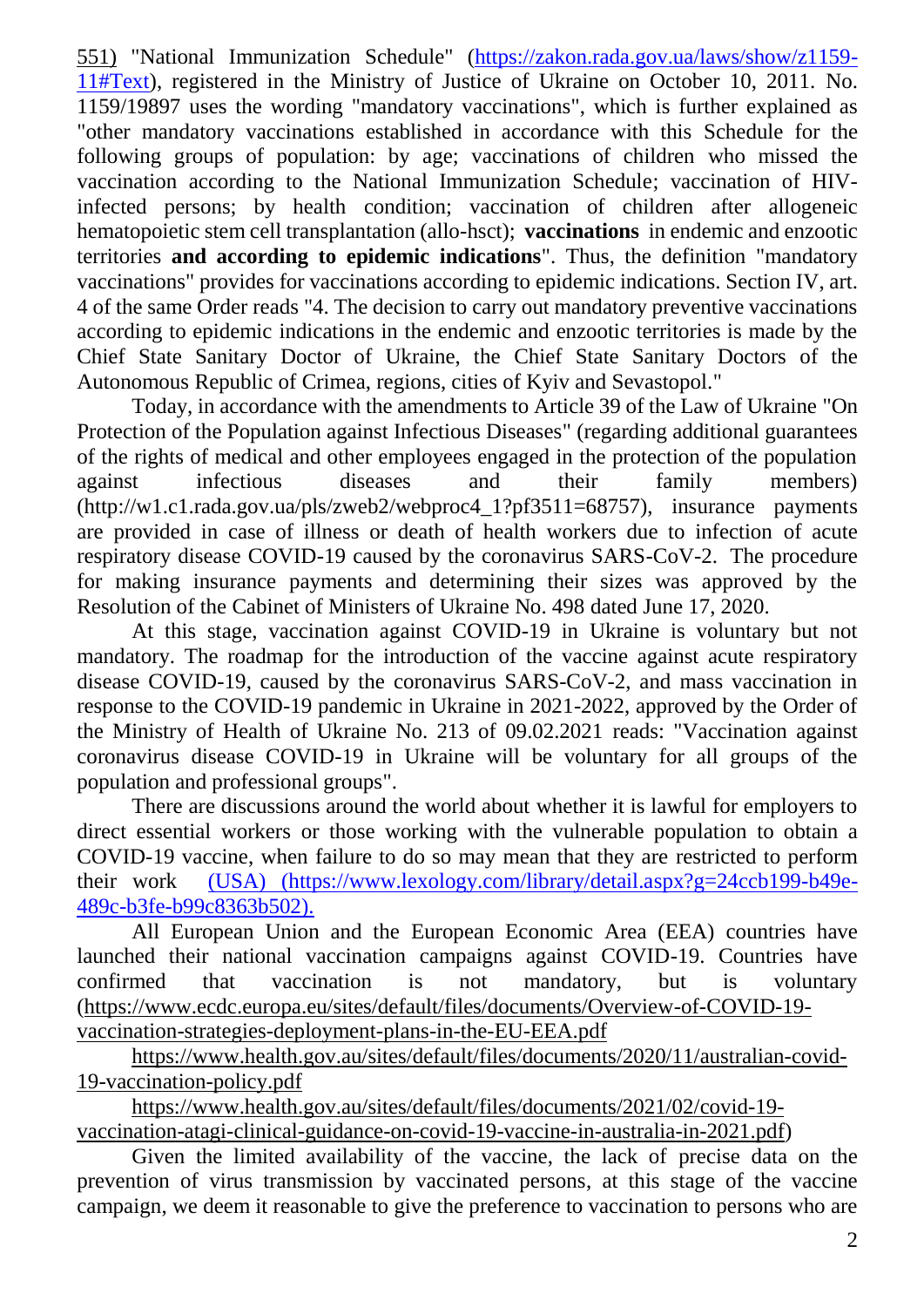most susceptible to severe illness or mortality (older adults, residents of boarding schools – nursing homes, residents and staff of long-term care institutions, people with special needs, as well as people with concomitant pathology (obesity, diabetes, etc.), as well as medical workers, especially at high risk of infection.

It is also important to ensure the protection of employees of rapid response and rescue units, firefighters (the State Emergency Service of Ukraine) – (for example, earthquake in Croatia); soldiers taking part in Joint Force Operations, employees of critical structures (for example, nuclear power plants), police, border guard service.

Simultaneously, effective communication on the priority of population groups and justification of the choice of categories of the population for vaccination will be extremely important.

According to the information publicly disclosed from [the Social Insurance Fund of](http://www.fssu.gov.ua/fse/control/main/uk/index;jsessionid=0A8040E832D5869E1753008CC9FACAEE)  [Ukraine](http://www.fssu.gov.ua/fse/control/main/uk/index;jsessionid=0A8040E832D5869E1753008CC9FACAEE) (published November 18, 2020; [https://www.kmu.gov.ua/npas/deyaki-pitannya](https://www.kmu.gov.ua/npas/deyaki-pitannya-nadannya-strahovih-viplat-u-razi-zahvoryuvannya-abo-smerti-medichnih-pracivnikiv-u-t170620)[nadannya-strahovih-viplat-u-razi-zahvoryuvannya-abo-smerti-medichnih-pracivnikiv-u](https://www.kmu.gov.ua/npas/deyaki-pitannya-nadannya-strahovih-viplat-u-razi-zahvoryuvannya-abo-smerti-medichnih-pracivnikiv-u-t170620)[t170620\)](https://www.kmu.gov.ua/npas/deyaki-pitannya-nadannya-strahovih-viplat-u-razi-zahvoryuvannya-abo-smerti-medichnih-pracivnikiv-u-t170620) at the time of publication, Social Insurance Fund of Ukraine (hereinafter SIFU) allocated monthly insurance payments for four healthcare workers with determined disability group linked to COVID-19. Also, at the time of publication, SIFU has allocated monthly insurance payments for two healthcare workers who have determined permanent disability linked to COVID-19.

From open sources of information [\(https://ua-news.liga.net/society/articles/skilki](https://ua-news.liga.net/society/articles/skilki-koshtue-jittya-likarya-chomu-mediki-ne-otrimuyut-viplati-za-pereneseniy-koronavirus)[koshtue-jittya-likarya-chomu-mediki-ne-otrimuyut-viplati-za-pereneseniy-koronavirus\)](https://ua-news.liga.net/society/articles/skilki-koshtue-jittya-likarya-chomu-mediki-ne-otrimuyut-viplati-za-pereneseniy-koronavirus) it is known that that SIFU, [in response to a request from Liga.net,](https://www.liga.net/) reported that 36 families of health workers who died of coronavirus (that is, 7.5% of the number of deaths) and nine doctors who were diagnosed with disability linked to COVID-19 (publication 21.01.2021) received one-time and monthly payments of different amounts in Ukraine. It was also reported that in total, in Ukraine, about 800 health workers or their families received onetime and monthly payments of various amounts.

Since the beginning of the vaccination roll-out against COVID-19 in Ukraine, a significant percentage of health workers refused vaccination for various reasons. The first phase of the ongoing vaccination foresees the inoculation of health care workers providing care to patients with COVID-19 in hospitals. The low adherence of healthcare workers to vaccination against COVID-19 can lead to significant staff shortages due to the suspension of those who refused the COVID jab from working with COVID-19 patients.

Cancellation of insurance payments to healthcare workers who refused vaccination against COVID-19 in case of an insured event can lead to increased social tension, deepening the crisis in relations between healthcare workers and public authorities. It should also be taken into account that from the very beginning of communication campaign related to the COVID-19 vaccination roll-out, it was highlighted that the vaccination against COVID-19 among medical professionals is voluntary, and no sanction will be imposed on those refusing vaccination.

#### **The position of Ukrainian NITAG:**

Vaccination against COVID-19 should be carried out on a voluntary basis with no sanctions/restrictions imposed on individuals and the representatives of professional groups subject to immunisation in accordance with the designated priority groups if these individuals refused vaccination against COVID-19 for various reasons.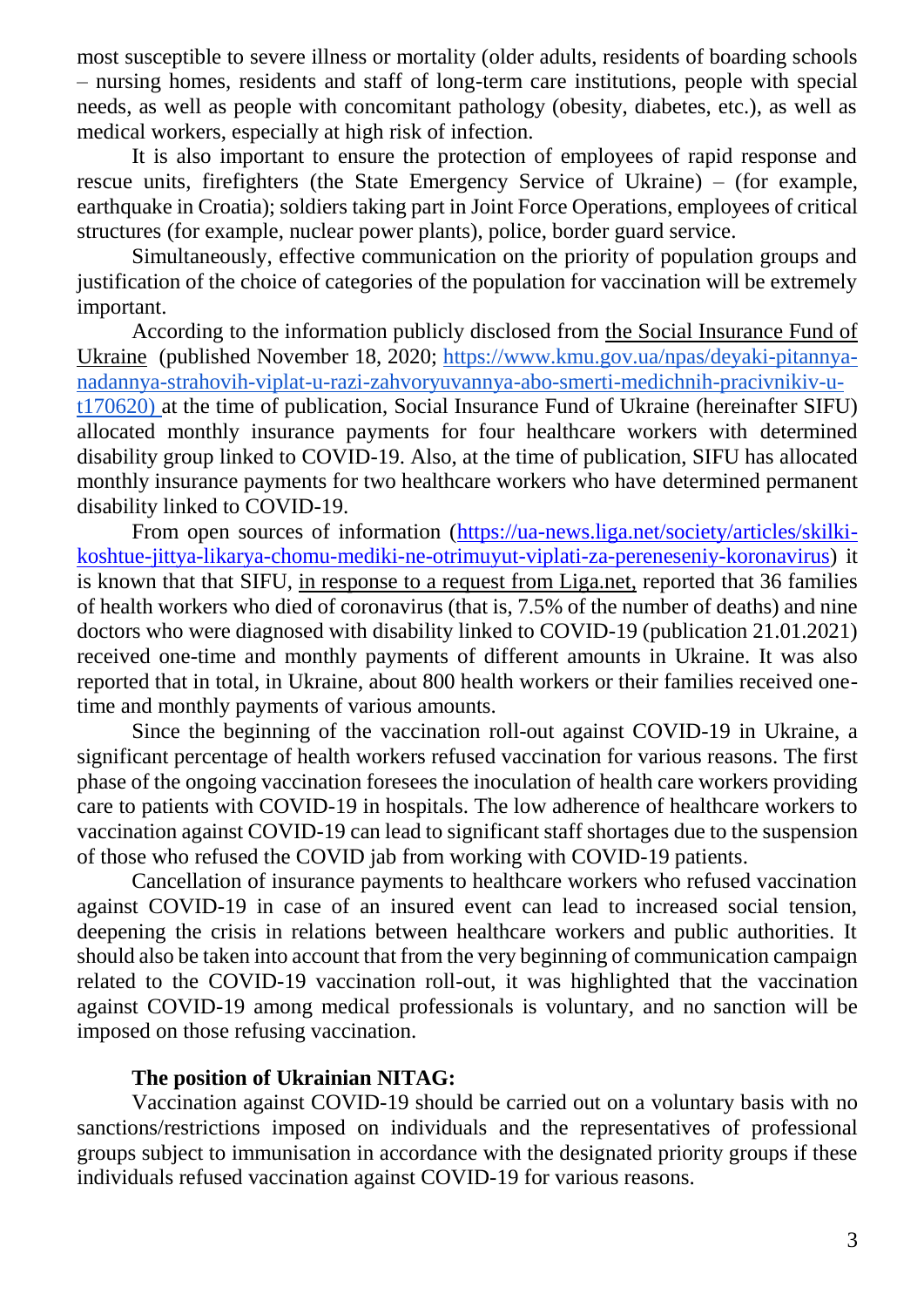It is recommended to continue communicating to the public the benefits of vaccination against COVID-19 to increase vaccination coverage in Ukraine.

### **Question 2:**

**Regarding the optimal interval between the administration of the first and second doses (28 days or 8 (eight) weeks) of Oxford/AstraZeneca vaccines (ChAdOx1 nCov-19 Sorona Virus (recombinated), in particular produced by the Serum Institute of India, SK Bioscience, etc.**

In accordance with the instructions for using registered in Ukraine COVIESHILD*™* vaccine (registration [certificate UA/18593/01/01;](http://www.drlz.com.ua/ibp/ddsite.nsf/all/shlz1?opendocument&stype=EDC22B65541B7E13C22586850028380D) address: [http://www.drlz.com.ua/ibp/ddsite.nsf/all/shlist?opendocument&rs=UA/18593\)](http://www.drlz.com.ua/ibp/ddsite.nsf/all/shlist?opendocument&rs=UA/18593) the article 4.2 "Dosage and Administration Method" reads that "the COVIESHILD vaccination course consists of two separate doses of 0.5 ml each. The second dose should be administered 4 to 12 weeks after the first dose. The instructions for the use of this vaccine posted on the website of the vaccine manufacturer, SSI, contains similar information [\(https://www.seruminstitute.com/pdf/covishield\\_ChAdOx1\\_nCoV19\\_corona\\_virus\\_vacc](https://www.seruminstitute.com/pdf/covishield_ChAdOx1_nCoV19_corona_virus_vaccine_insert.pdf) [ine\\_insert.pdf\)](https://www.seruminstitute.com/pdf/covishield_ChAdOx1_nCoV19_corona_virus_vaccine_insert.pdf).

On February 26, 2021, WHO published the recommendations for the emergency use of the COVIESHILD ™ vaccine [\(https://extranet.who.int/pqweb/sites/default/files/documents/COVISHIELD\\_TAG\\_REP](https://extranet.who.int/pqweb/sites/default/files/documents/COVISHIELD_TAG_REPORT_EULvaccine.pdf) [ORT\\_EULvaccine.pdf™\),](https://extranet.who.int/pqweb/sites/default/files/documents/COVISHIELD_TAG_REPORT_EULvaccine.pdf) which reads: "COVISHIELD™ vaccination course consists of two separate doses of 0.5 ml each. The second dose should be administered between 4 and 12 weeks after the first dose".

On February 10, 2021, WHO published interim recommendations of the Strategic Advisory Group on Immunization (SAGE) on using the COVID-19 vaccine AZD1222, also coded ChAdOx1 nCoV-19. You can read the SAGE recommendations [at](https://www.who.int/groups/strategic-advisory-group-of-experts-on-immunization/covid-19-materials)  [https://www.who.int/groups/strategic-advisory-group-of-experts-on-immunization/covid-](https://www.who.int/groups/strategic-advisory-group-of-experts-on-immunization/covid-19-materials)[19-materials.](https://www.who.int/groups/strategic-advisory-group-of-experts-on-immunization/covid-19-materials) As stated in the SAGE interim recommendation data: "The recommended schedule is two doses (0.5 ml) given intramuscularly into the deltoid muscle. According to the manufacturer's product label, the vaccine can be administered at an interval of 4-12 weeks (6). In light of the observation that two-dose efficacy and immunogenicity increase with a longer interdose interval, WHO recommends an interval of 8 to 12 weeks between the doses. If the second dose is inadvertently administered less than 4 weeks after the first, the dose does not need to be repeated. If the administration of the second dose is inadvertently delayed beyond 12 weeks, it should be given at the earliest possible opportunity. It is recommended that all vaccinated individuals receive two doses".

As can be seen from the table, the immunogenicity of the vaccine ChAdOx1 nCoV-19 was higher when extending the interval between the introduction of the first and second doses of the vaccine: the difference in geometric mean titres (GMTs) is for groups that have been vaccinated at different intervals when determining the level of antibodies 28 days after receiving the second dose of the vaccine. Thus, the Serum Institute of India provides in its materials that the efficacy of the vaccine reaches 78.79% only with an increase in the interval between vaccinations  $(>12)$  weeks, the gap between vaccinations is less than 9-11 weeks (60.55%) ensures efficiency at the level of 51.08%, which is much lower than the declared Ministry of Health of Ukraine. Similar patterns are established in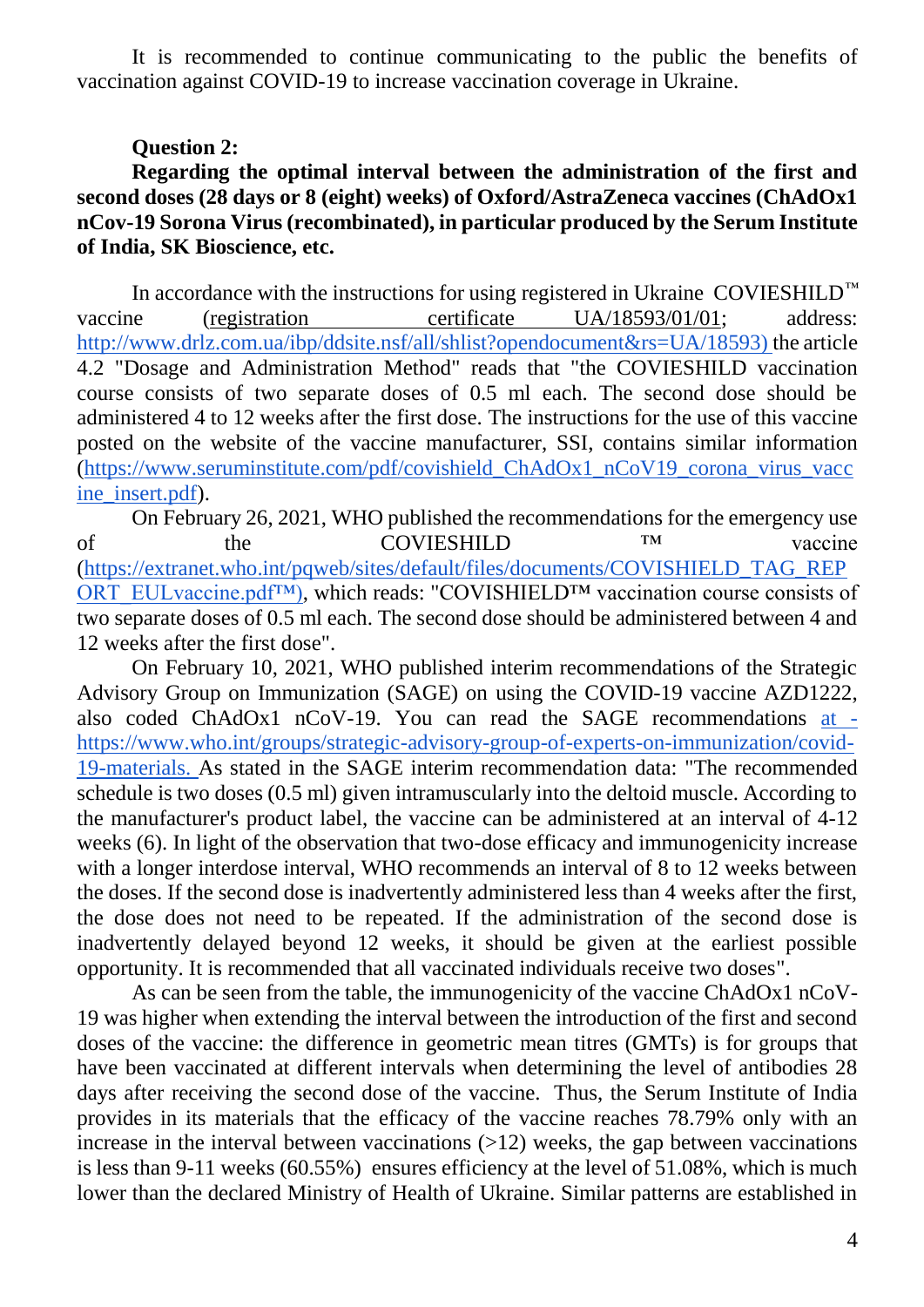determining the geometric mean titres of antibodies to S-protein. The difference in level is almost 2 times (>12 weeks - GMTs 63181.59; 9-11 weeks - GMTs 34754.1)

When assessing the impact of administering two doses of vaccines at different intervals, there was also an increase in the vaccine's efficacy regarding the symptomatic course of COVID-19.

|                 | <b>Baseline</b>        | 28 days after dose 1   | 28 days after dose 2   |
|-----------------|------------------------|------------------------|------------------------|
| Population      | <b>GMT</b><br>(95% CI) | <b>GMT</b><br>(95% CI) | <b>GMT</b><br>(95% CI) |
| Overall         | $(N=882)$<br>57.18     | $(N=817)$<br>8386.46   | $(N=819)$<br>29034.74  |
|                 | (52.8, 62.0)           | (7758.6, 9065.1)       | (27118.2, 31086.7)     |
| Dose Interval   |                        |                        |                        |
| < 6 weeks       | $(N=481)$              | $(N=479)$              | $(N=443)$              |
|                 | 60.51                  | 8734.08                | 22222.73               |
|                 | (54.1, 67.7)           | (7883.1, 9676.9)       | (20360.50, 24255.3)    |
| 6-8 weeks       | $(N=137)$              | (N=99)                 | $(N=116)$              |
|                 | 58.02                  | 7295.54                | 24363.10               |
|                 | (46.3, 72.6)           | (5857.4, 9086.7)       | (20088.5, 29547.3)     |
| 9-11 weeks      | $(N=110)$              | $(N=87)$               | $(N=106)$              |
|                 | 48.79                  | 7492.98                | 34754.10               |
|                 | (39.6, 60.1)           | (5885.1, 9540.2)       | (30287.2, 39879.8)     |
| $\geq$ 12 weeks | $(N=154)$              | $(N=152)$              | $(N=154)$              |
|                 | 52.98                  | 8618.17                | 63181.59               |
|                 | (44.4, 63.2)           | (7195.4, 10322.3)      | (55180.1, 72343.4)     |

| Dose<br>interval | Participants with events, n (%) |                        | Vaccine        | 95% CI (%)       | P-value |
|------------------|---------------------------------|------------------------|----------------|------------------|---------|
|                  | AZD1222<br>$n / N$ (%)          | Control<br>$n / N$ (%) | efficacy<br>96 |                  |         |
| < 6 weeks        | 9/1702(0.53)                    | 19 / 1698 (1.12)       | 53.28          | $(-3.21, 8.86)$  | 0.060   |
| 6-8 weeks        | 5/562(0.88)                     | 9/521(1.73)            | 51.08          | $(-45.57, 3.56)$ | 0.199   |
| 9-11 weeks       | 9/1056(0.85)                    | 24 / 1110 (2.16)       | 60.55          | (15.23, 81.64)   | 0.017   |
| $\geq$ 12 weeks  | 4 / 1120 (0.36)                 | 19 / 1126 (1.69)       | 78.79          | (37.63, 92.79)   | 0.005   |

However, on March 6, 2021, the Lancet (weekly peer-reviewed general medical journal) [\(https://www.thelancet.com/journals/lancet/article/PIIS0140-6736\(21\)00528-]((https:/www.thelancet.com/journals/lancet/article/PIIS0140-6736(21)00528-6/fulltext) [6/fulltext]((https:/www.thelancet.com/journals/lancet/article/PIIS0140-6736(21)00528-6/fulltext) published information on the efficacy of a single-dose vaccination scheme with the administration of the second, revaccinal dose in a 12-week period of time. Earlier, following the interim results of four randomized controlled trials conducted in Brazil, South Africa and the United Kingdom, and to quickly achieve the greatest health benefits, the UK government adopted a policy of ensuring the vaccination with as many first doses as possible and delaying the administration of the second dose of the ChAdOx1 nCoV-19 vaccine until 12 weeks after the vaccination with the first dose. It is noteworthy that in the analysis of clinical trials, the efficacy of the vaccine after a single standard dose was 76.0% (59.3–85.9) from day 22 to 90, and antibody levels persisted during this period with minimal decrease. Supporting the immunization strategy with a longer interval, **the vaccine efficacy was significantly higher – 81.3% (60.3-91.2) after two standard doses introduced at intervals of 12 weeks or longer, compared to 55.1% (33.0–69.9) at the**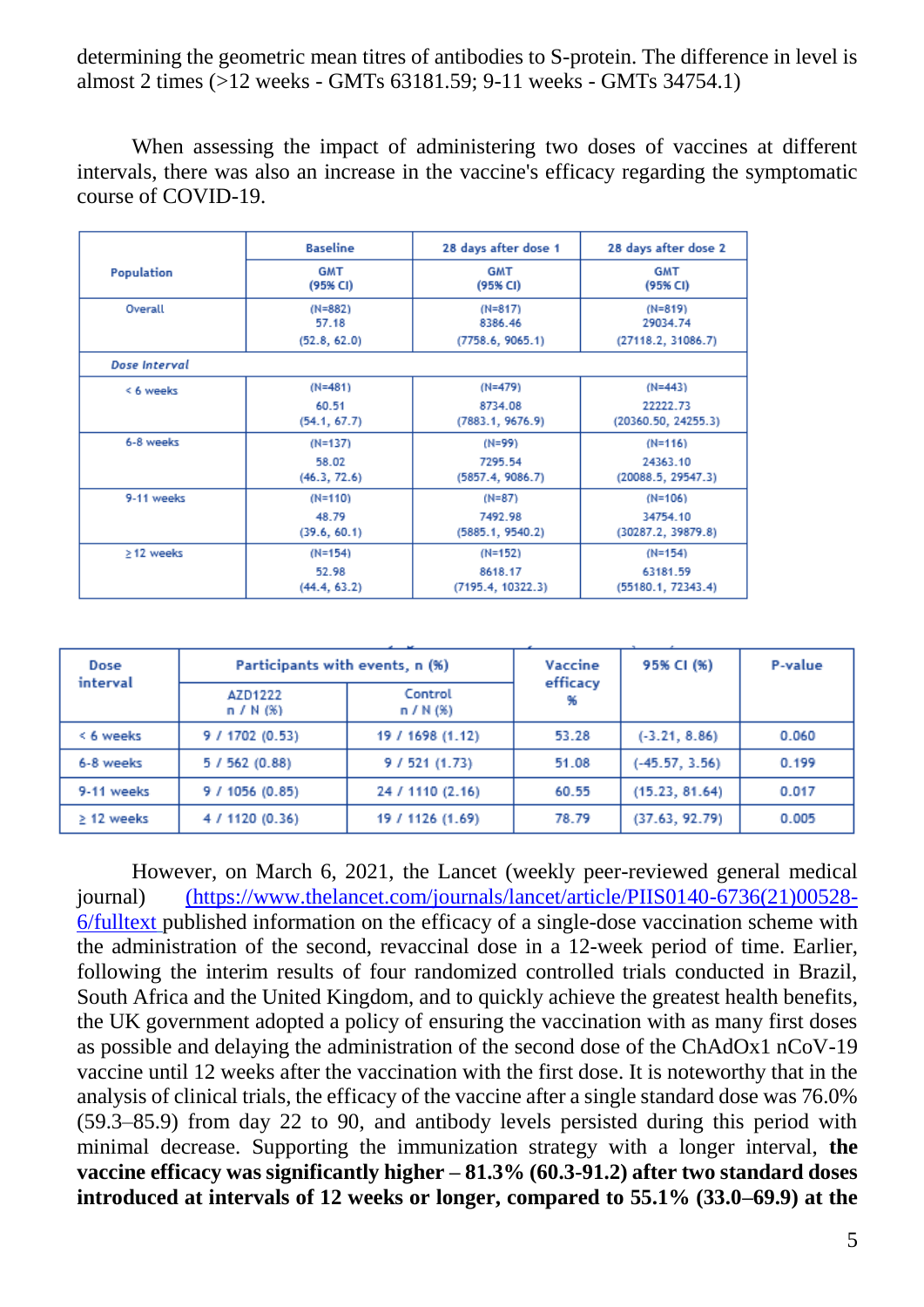**interval between doses of less than 6 weeks.** These findings were confirmed by immunogenic studies, conducted in participants under the age of 55, which was demonstrated through the response of IgG antibodies against SARS-CoV-2: more than twice as high in those who had a dose interval of at least 12 weeks than those who had an interval of less than 6 weeks (geometric average ratio of 2.32 [95% CI  $2 \cdot 01 - 2 \cdot 68$ ]).

Modeling tests showed an increase in the vaccine efficacy after administering two standard **doses from 55.1%** (95% CI 33.0 to 69.9) with an interval of less than 6 weeks **between doses to 81.3%** (60.3 to 91.2) with an interval of at least 12 weeks. The efficacy after a single standard dose against symptomatic COVID-19 in the first 90 **days stood at 76.0%** (59.3 to 85.9) but did not provide protection against asymptomatic infection (vaccine efficacy  $-17.2\%$  [-248.6 to 60.6]). It is notable that efficacy against any PCR positive case of COVID-19, symptomatic and asymptomatic or unknown cases, was 63.9% (46.0 to 75.9) after a single standard dose, indicating the possibility of reducing viral transmission.

**Canadian NITAG [\(https://www.canada.ca/en/public](https://www.canada.ca/en/public-health/services/immunization/national-advisory-committee-on-immunization-naci/rapid-response-extended-dose-intervals-covid-19-vaccines-early-rollout-population-protection.html)[health/services/immunization/national-advisory-committee-on-immunization](https://www.canada.ca/en/public-health/services/immunization/national-advisory-committee-on-immunization-naci/rapid-response-extended-dose-intervals-covid-19-vaccines-early-rollout-population-protection.html)[naci/rapid-response-extended-dose-intervals-covid-19-vaccines-early-rollout](https://www.canada.ca/en/public-health/services/immunization/national-advisory-committee-on-immunization-naci/rapid-response-extended-dose-intervals-covid-19-vaccines-early-rollout-population-protection.html)population-protection.html**) recommends in the conditions of a limited supply of vaccines against COVID-19 to maximize the number of people who will be vaccinated with the first dose of the vaccine, extending the interval for the second dose of the vaccine to four months.

**French NITAG https://www.nitag-resource.org/media-center/vaccinationstrategy-against-covid-19-covid-19-vaccine-astrazeneca** has withdrawn its recommendation to administer two doses of the AZD1222 vaccine with the intervals between the doses from 4 to 12 weeks. However, given the available data on the efficacy and immunogenicity, which indicate a positive effect from increasing the interval between doses and lasting protection of 12 weeks ensured by the first dose, NITAG recommends an interval of 9 to 12 weeks between doses.

## **German NTGEI (STIKO)**

[\(https://www.rki.de/DE/Content/Kommissionen/STIKO/Empfehlungen/AstraZene](https://www.rki.de/DE/Content/Kommissionen/STIKO/Empfehlungen/AstraZeneca-Impfstoff.html) [ca-Impfstoff.html\)](https://www.rki.de/DE/Content/Kommissionen/STIKO/Empfehlungen/AstraZeneca-Impfstoff.html) on March 4, 2021, noted that two doses of the AstraZeneca vaccine are required for complete vaccination. The interval between the two vaccinations should be 12 weeks, if possible.

## **Position of Ukrainian NITAG:**

Recommend the Ministry of Health of Ukraine a 12-week interval between first and second doses of Oxford/AstraZeneca vaccine (ChAdOx1 nCov-19 Corona Virus (recombinated), produced by the Serum Institute of India and SK Bioscience, taking into account the shelf life of vaccines currently available in the country. Compliance with this interval will allow achieving higher immunogenicity and efficacy compared to a smaller interval between the administration of the first and second doses of the vaccine. At the same time, extending the interval between the doses up to 12 weeks will free up resources, both human and vaccine doses, in order to accelerate the coverage of target population groups with the first dose of the Oxford/AstraZeneca vaccine (ChAdOx1 nCov-19 Corona Virus (recombinated), produced by the Serum Institute of India and SK Bioscience. The maximum possible coverage of the population with the first dose will positively affect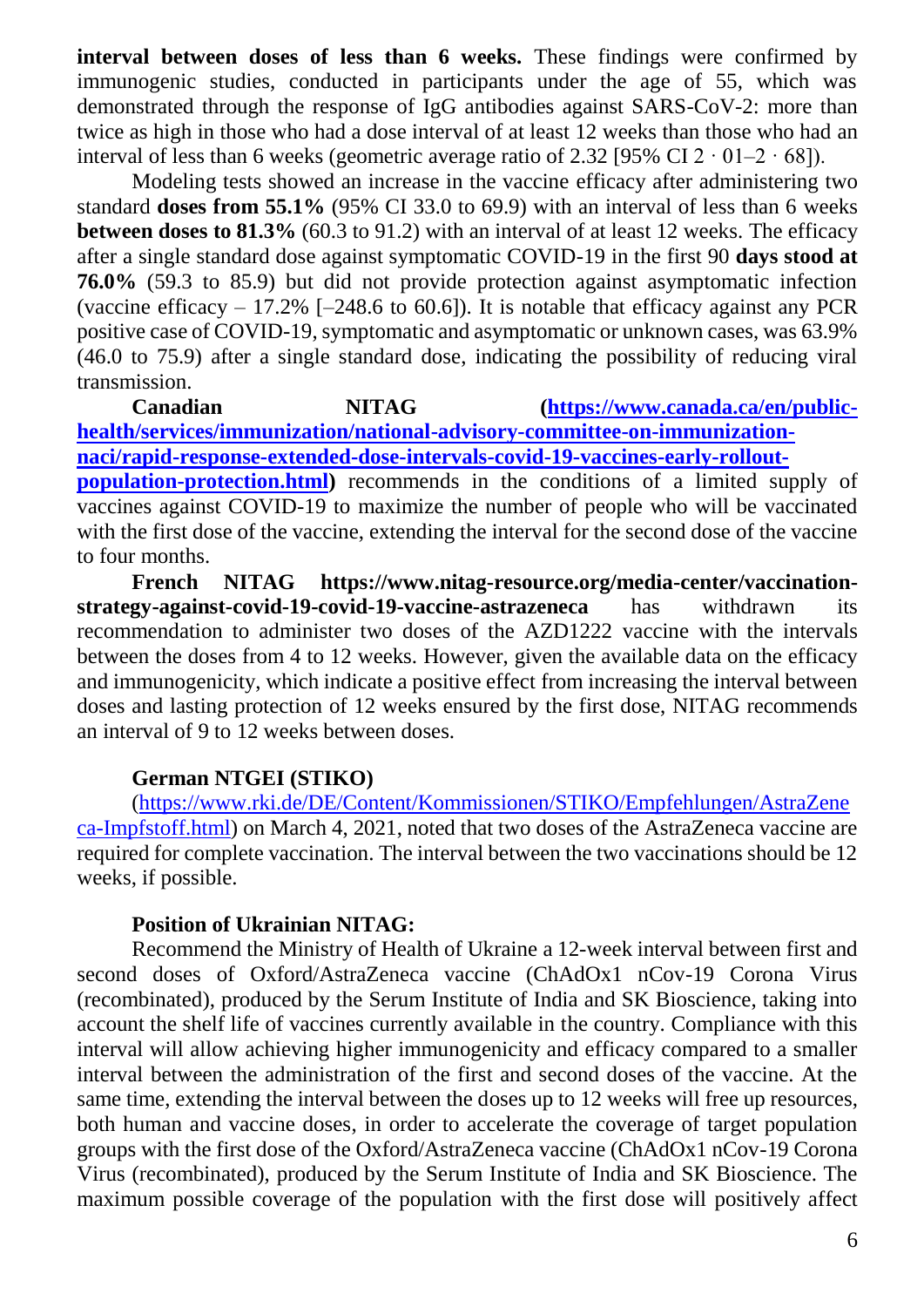reducing the incidence of COVID-19 compared to the approach to maximize the coverage with two doses of COVISHIELD<sup>TM</sup> vaccine of target groups over the same time period. This approach can only be used for the Oxford/AstraZeneca vaccine (ChAdOx1 nCov-19 Corona Virus (recombined), produced by the Serum Institute of India and SK Bioscience, and not for other vaccines against COVID-19.

# **Question 3:**

# **The use of Oxford/AstraZeneca vaccines (ChAdOx1 nCov-19 Sorona Virus (recombined) among older age population groups (≥ 65 years), in particular produced by the Serum Institute of India, SK Bioscience, etc.**

In accordance with the instructions to COVISHIELD<sup>TM</sup> vaccine, which is registered in Ukraine (registration [certificate UA/18593/01/01;](http://www.drlz.com.ua/ibp/ddsite.nsf/all/shlz1?opendocument&stype=EDC22B65541B7E13C22586850028380D) address: [http://www.drlz.com.ua/ibp/ddsite.nsf/all/shlist?opendocument&rs=UA/18593\)](http://www.drlz.com.ua/ibp/ddsite.nsf/all/shlist?opendocument&rs=UA/18593) in article 4.2 "Dosage and Administration Method" reads "currently, efficacy and safety data are limited for persons aged  $\geq 65$  years. For the elderly,  $\geq 65$  years, there is no need to adjust the dose." Such information in the instructions to COVISHIELD<sup>TM</sup> vaccine is due to the low number of COVID-19 cases among 660 participants of  $\geq 65$  y.o. to draw conclusions about its efficacy.

However, by looking into the results of stage I/II of clinical trials [\(https://www.thelancet.com/pdfs/journals/lancet/PIIS0140-6736\(20\)32466-1.pdf\)](https://www.thelancet.com/pdfs/journals/lancet/PIIS0140-6736(20)32466-1.pdf), the Oxford/AstraZeneca vaccine (ChAdOx1 nCov-19 Corona Virus (recombined) demonstrated a high safety profile and, on the contrary, showed lower reactogenic potential among patients of the older age group (from 55 to 81 years).

**SAGE's findings** of February 10, 2021 [\(https://apps.who.int/iris/bitstream/handle/10665/339477/WHO-2019-nCoV-vaccines-](https://apps.who.int/iris/bitstream/handle/10665/339477/WHO-2019-nCoV-vaccines-SAGE-recommendation-AZD1222-2021.1-eng.pdf?sequence=5&isAllowed=y)[SAGE-recommendation-AZD1222-2021.1-eng.pdf?sequence=5&isAllowed=y\)](https://apps.who.int/iris/bitstream/handle/10665/339477/WHO-2019-nCoV-vaccines-SAGE-recommendation-AZD1222-2021.1-eng.pdf?sequence=5&isAllowed=y) read: "Because a relatively small number of participants aged 65 years or over were recruited into the clinical trials, there were few cases of COVID-19 in either the vaccine or the control group in this age category, and thus the confidence interval on the efficacy estimate is very wide. More precise efficacy estimates for this age group are expected soon, from both ongoing trials and vaccine effectiveness studies in countries using this vaccine. Immune responses induced by the vaccine in older persons are well documented and similar to those in other age groups. This suggests it is likely that the vaccine will be found to be efficacious in older persons. The trial data indicate that the vaccine is safe for this age group. The risk of severe disease and death due to COVID-19 increases steeply with age. Older adults are identified as a priority group in the WHO SAGE Prioritization Roadmap. This prioritization is supported by vaccine impact modelling work, even for vaccine efficacy that is substantially below that observed among younger adults administered AZD1222. Taking the totality of available evidence into account, WHO recommends the vaccine for use in persons aged 65 years and older."

**On March** 4, 2021 **German NTGEI (STIKO)** [\(https://www.rki.de/DE/Content/Kommissionen/STIKO/Empfehlungen/AstraZeneca-](https://www.rki.de/DE/Content/Kommissionen/STIKO/Empfehlungen/AstraZeneca-Impfstoff.html)[Impfstoff.html\)](https://www.rki.de/DE/Content/Kommissionen/STIKO/Empfehlungen/AstraZeneca-Impfstoff.html) released the position paper, where the use of the AstraZeneca vaccine was approved for all age groups. This STIKO solution is based on intensive analysis and evaluation of new research data that have only become available in the form of preprint